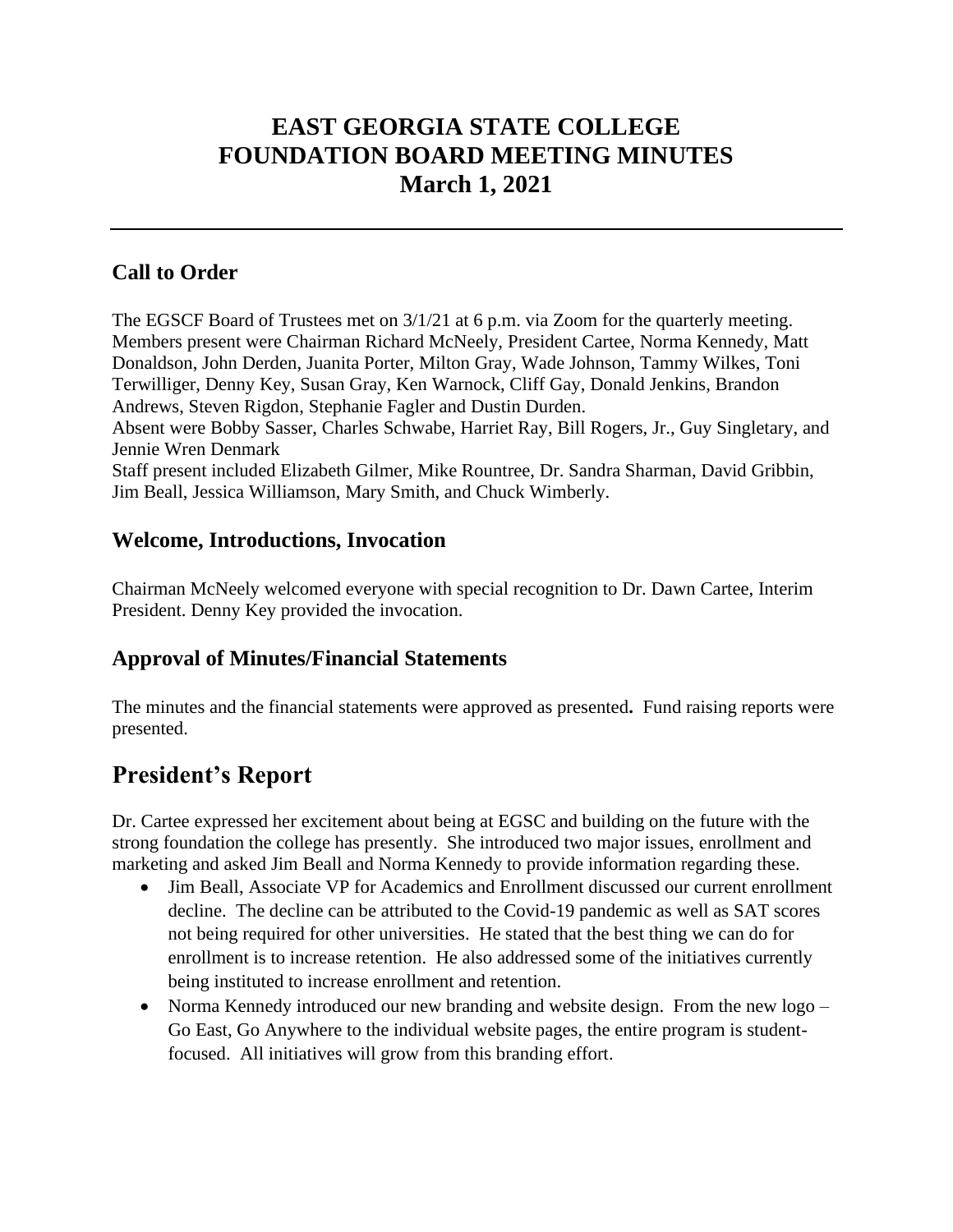## **Committee Reports, Announcements and Recommendations from the Executive Board**

The Executive Committee recommends the following to the full board for vote:

#### **Membership:**

- 1) Renewal of the three-year terms for the Class of 2021 Milton Gray, Denny Key, Harriet Ray, Brandon Andrews, John Derden, Donald Jenkins, Juanita Porter, Guy Singletary, Toni Terwilliger.
- 2) Present the following slate of officers for election for a one-year term.
	- Richard McNeely, Chairman
	- Milton Gray, Vice Chairman
	- Harriet Ray, Secretary
	- Cliff Gay, Treasurer
	- Denny Key, Past Chairman
	- Dawn Cartee, Interim President of the college
	- Norma Kennedy, Executive Director
- 3) Recommend that former Presidents Bob Boehmer, Jerry Ashcroft, and Willie Gunn be named Emeritus Members on the Board of Trustees.
- 4) Recommend Elizabeth Gilmer as a member of the Board of Trustees.

#### **Real Estate, Finance, Investment:**

- 1) The list of proposed scholarships for Fall 2021 was presented for approval.
- 2) Recommendation to provide \$20,000 in funding for the JV Sports Program from funds named as Real Estate Funds in the foundation. These funds are open for use when approved by the Trustees. This will be reviewed yearly for further funding based on success.
- 3) Recommends a move of \$10,000 from the Vision Series fund to fund the Performing Arts program.
- 4) Recommends the Real Estate-Finance-Investment Committee be charged with moving forward on the sale of the Morgan House subject to meeting obligations to the Morgan family.

## **Motions/Board Action The full board approved all recommendations noted above.**

## **Other Business**

The Fund-Raising report was reviewed, and a request was made to find out who has not responded to the Fall 2020 mailing. A list of those not responding and pledge cards will be sent to all Trustees to choose potential donors to call on.